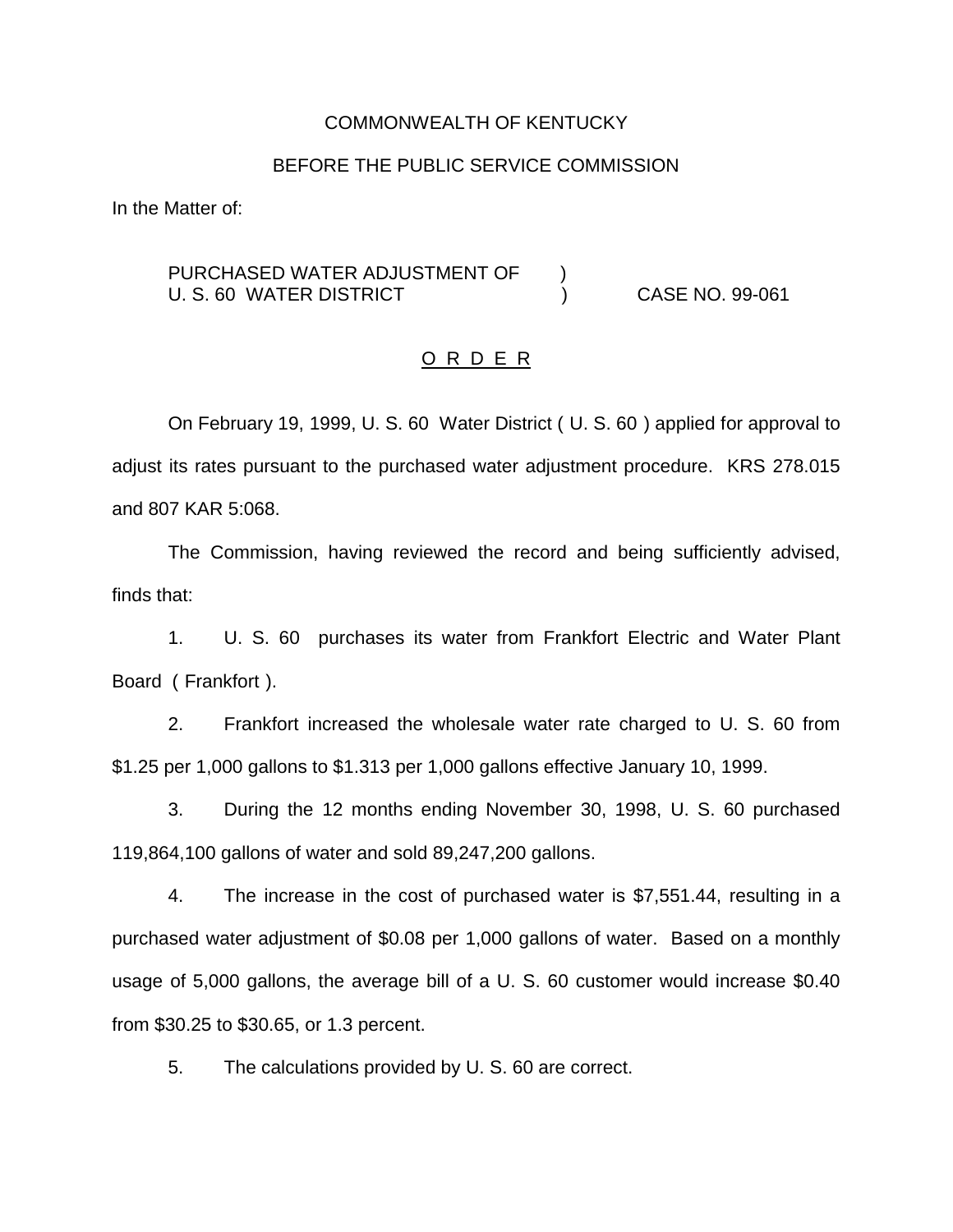6. The purchased water adjustment of \$0.08 per 1,000 gallons and the rates in Appendix A, attached hereto and incorporated herein, are fair, just, and reasonable and should be approved.

IT IS THEREFORE ORDERED that:

1. The purchased water adjustment of \$0.08 per 1,000 gallons and the rates in Appendix A are approved for services rendered on and after March 30, 1999.

2. The tariff submitted by U. S. 60 is hereby rejected as filed.

3. Within 20 days from the effective date of this Order, U. S. 60 shall file a revised tariff.

4. Within 20 days from the effective date of this Order, U. S. 60 shall file a copy of the revised notice to its customers and verification that such notice has been given.

Done at Frankfort, Kentucky, this 17<sup>th</sup> day of March, 1999.

By the Commission

ATTEST:

Executive Director

\_\_\_\_\_\_\_\_\_\_\_\_\_\_\_\_\_\_\_\_\_\_